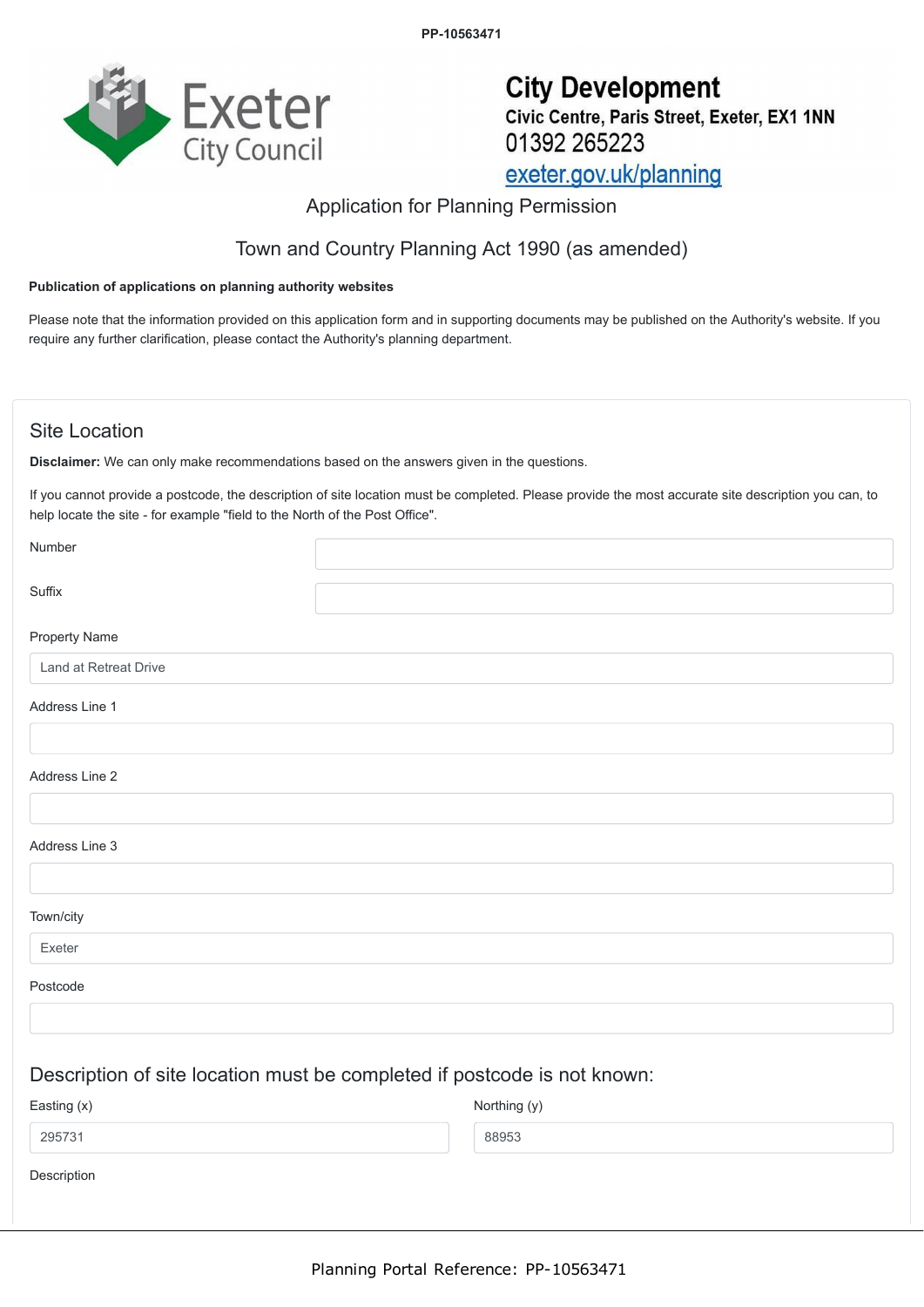# Applicant Details

### Name/Company

### Title

#### Mr

#### First name

#### David

#### Surname

Lovell

#### Company Name

Heritage Developments (South West) Ltd

### Address

#### Address line 1

c/o Heynes Planning Ltd

#### Address line 2

20 Western Road

#### Address line 3

#### Town/City

Launceston

#### **Country**

United Kingdom

#### Postcode

PL15 7BA

Are you an agent acting on behalf of the applicant?

Yes  $O$ No

### Contact Details

#### Primary number

07818508319

Secondary number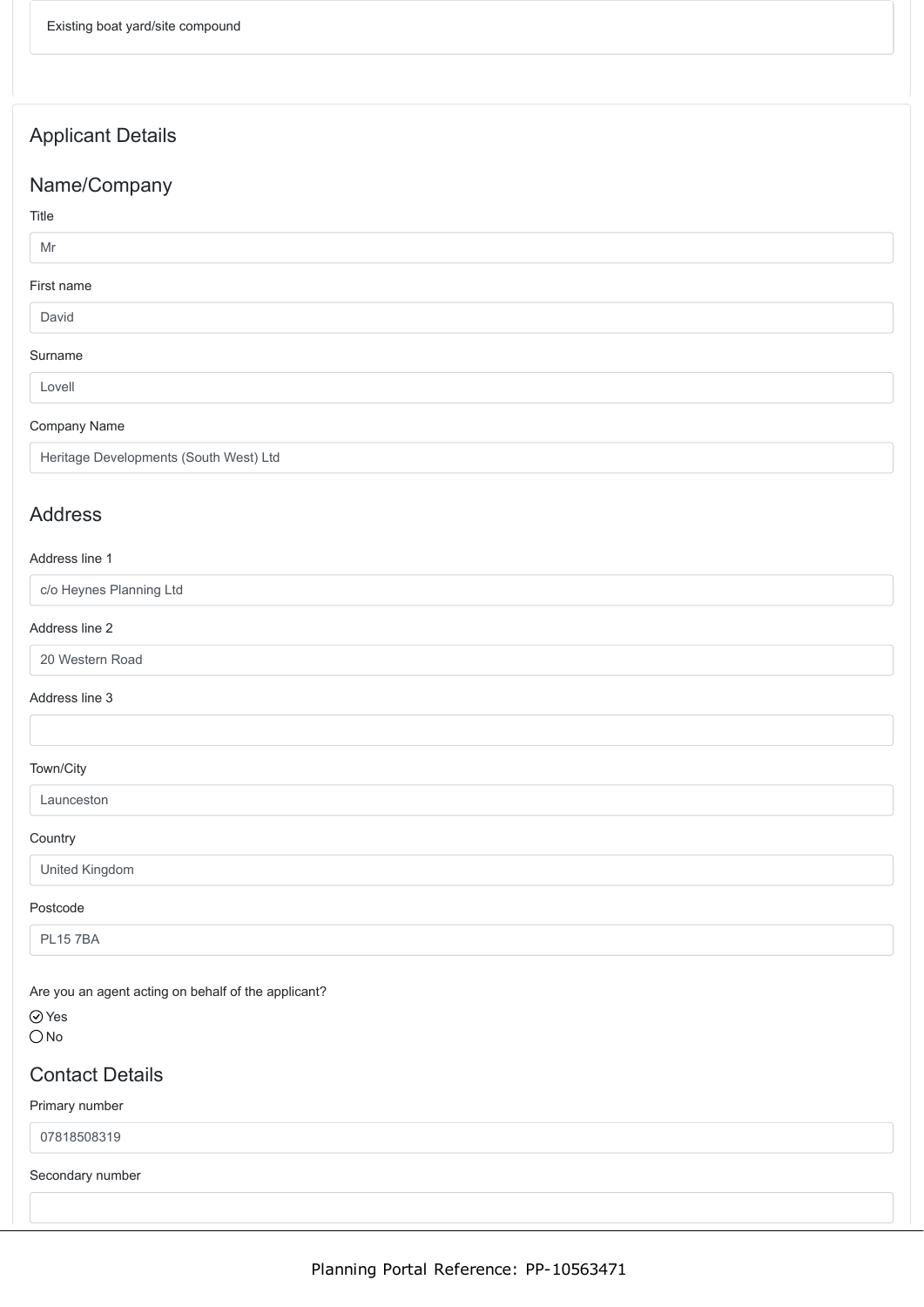#### Email address

ed@heynesplanning.co.uk

### Agent Details

### Name/Company

Title

#### First name

Ed

# Surname

Heynes

#### Company Name

Heynes Planning Ltd

### Address

#### Address line 1

20 Western Road

#### Address line 2

#### Address line 3

#### Town/City

Launceston

#### **Country**

#### Postcode

PL15 7BA

### Contact Details

#### Primary number

07818508319

#### Secondary number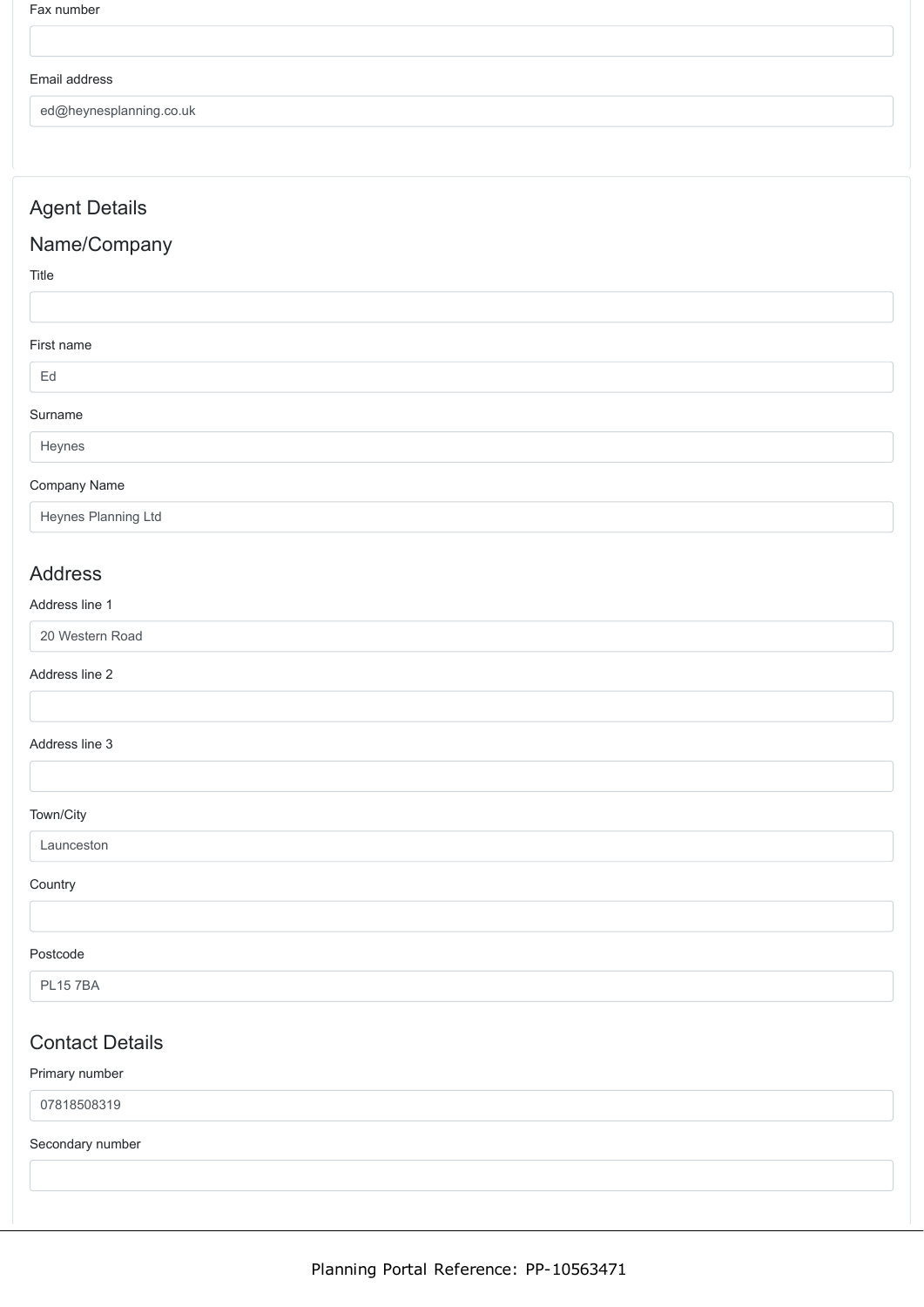Fax number

#### Email address

ed@heynesplanning.co.uk

### Site Area

What is the measurement of the site area? (numeric characters only).

| 0.18     |  |
|----------|--|
| Unit     |  |
| Hectares |  |

### Description of the Proposal

Please note in regard to:

- **Fire Statements** From 1 August 2021, planning applications for buildings of over 18 metres (or 7 stories) tall containing more than one [dwelling will require a 'Fire Statement' for the application to be considered valid. There are some exemptions. View government planning](https://www.gov.uk/guidance/fire-safety-and-high-rise-residential-buildings-from-1-august-2021) guidance on fire statements or [access the fire statement template and guidance](https://www.gov.uk/government/publications/planning-application-forms-templates-for-local-planning-authorities#attachment_5328788).
- **Permission In Principle** If you are applying for Technical Details Consent on a site that has been granted Permission In Principle, please include the relevant details in the description below.
- **Public Service Infrastructure** From 1 August 2021, applications for certain public service infrastructure developments will be eligible for faster determination timeframes. See help for further details or [view government planning guidance on determination periods](https://www.gov.uk/guidance/determining-a-planning-application#what-are-the-time-periods-for-determining-a-planning-application).

#### **Description**

Please describe details of the proposed development or works including any change of use

Erection of apartment block of 17 no. units, including gymnasium, car parking and cycle storage, communal space, vehicular access and all associated development.

Has the work or change of use already started?

Yes  $\odot$ No

# Existing Use

Please describe the current use of the site

Existing boat yard/site compound

Is the site currently vacant?

 $\bigcirc$  Yes  $\odot$ No

**Does the proposal involve any of the following? If Yes, you will need to submit an appropriate contamination assessment with your application.**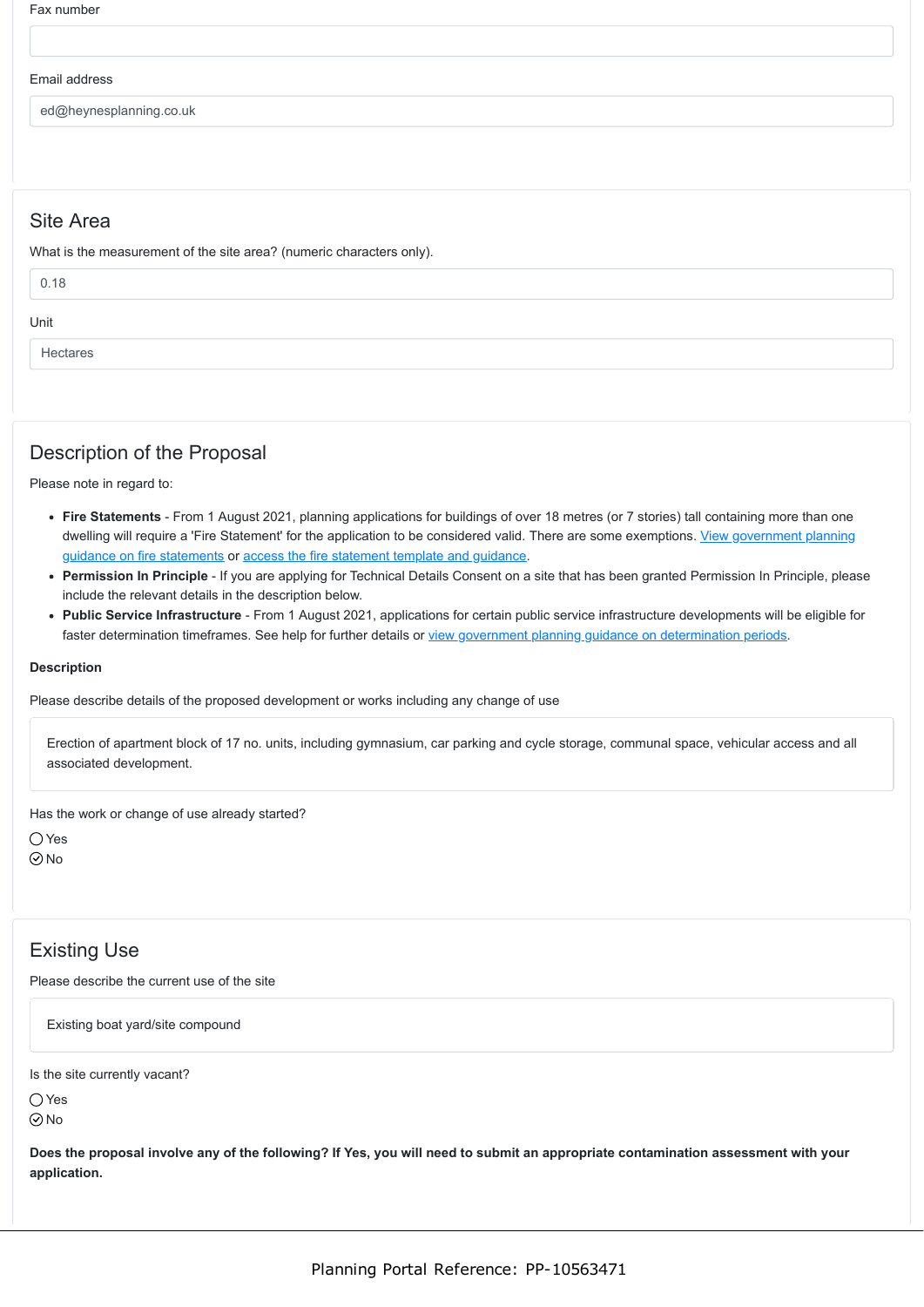Land which is known to be contaminated

O Yes  $\odot$ No

Land where contamination is suspected for all or part of the site

Yes

 $\odot$ No

A proposed use that would be particularly vulnerable to the presence of contamination

Yes

 $\bigcirc$  No

### **Materials**

Does the proposed development require any materials to be used externally?

Yes

O<sub>No</sub>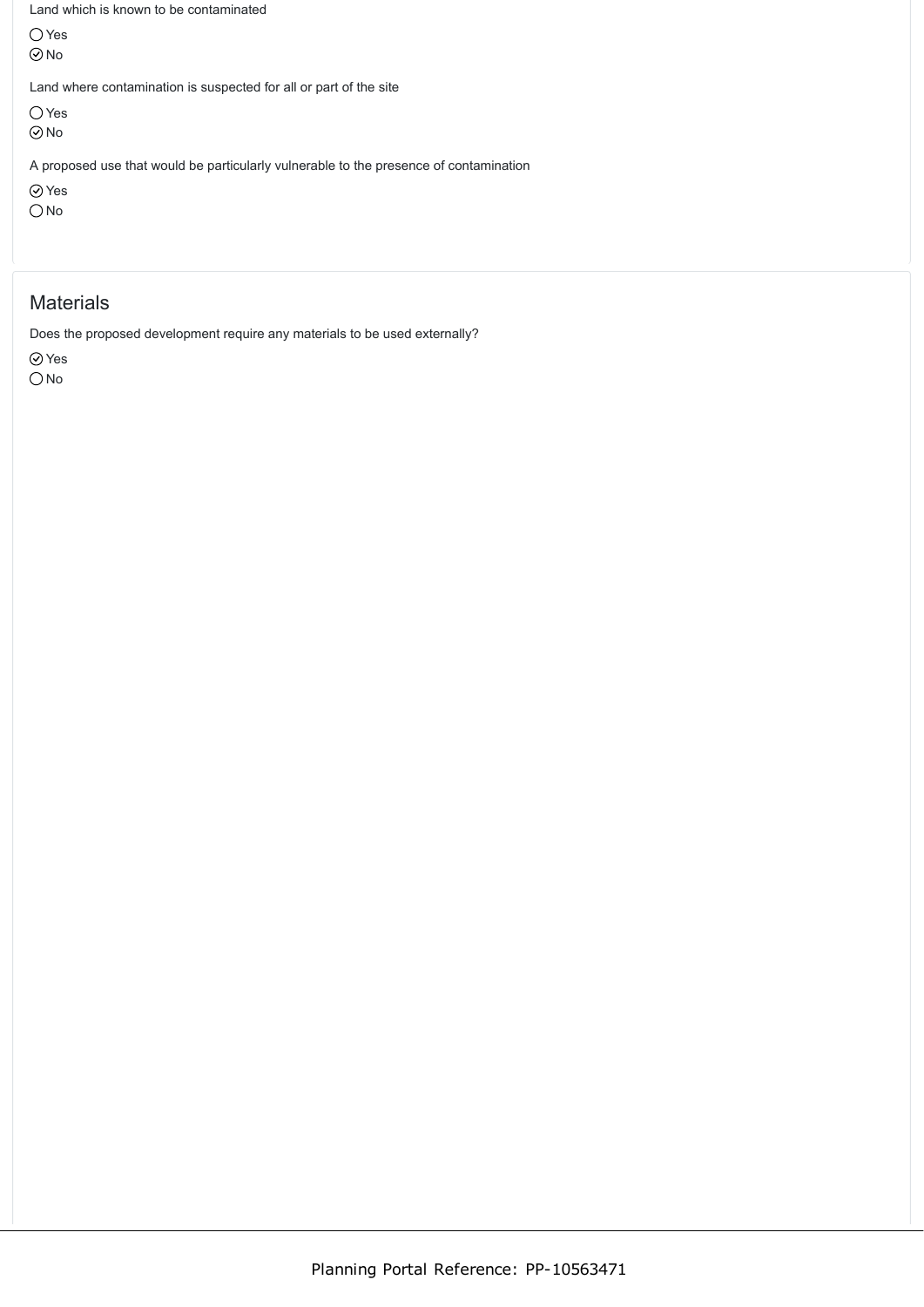Please provide a description of existing and proposed materials and finishes to be used externally (including type, colour and name for each material)

### **Type:**

Roof

#### **Existing materials and finishes:** N/A

**Proposed materials and finishes:** Single ply membrane and solar panels

### **Type:**

Windows

#### **Existing materials and finishes:** N/A

**Proposed materials and finishes:**

Powder coated aluminium

**Type:**

Boundary treatments (e.g. fences, walls)

#### **Existing materials and finishes:** N/A

**Proposed materials and finishes:** Stone walls/fencing and planting

#### **Type:**

Vehicle access and hard standing

**Existing materials and finishes:** Not known

**Proposed materials and finishes:** Shared surfaces - block paviors or imprinted concrete. Vehicular access - tarmac

**Type:**

Walls

# **Existing materials and finishes:**

N/A

### **Proposed materials and finishes:**

Brick and metal cladding

### **Type:**

Doors

### **Existing materials and finishes:** N/A

**Proposed materials and finishes:** Powder coated aluminium

Are you supplying additional information on submitted plans, drawings or a design and access statement?

Yes

 $\bigcirc$  No

If Yes, please state references for the plans, drawings and/or design and access statement

See Design and Access Statement dated February 2022 and drawings as set out in the Drawing List dated February 2022.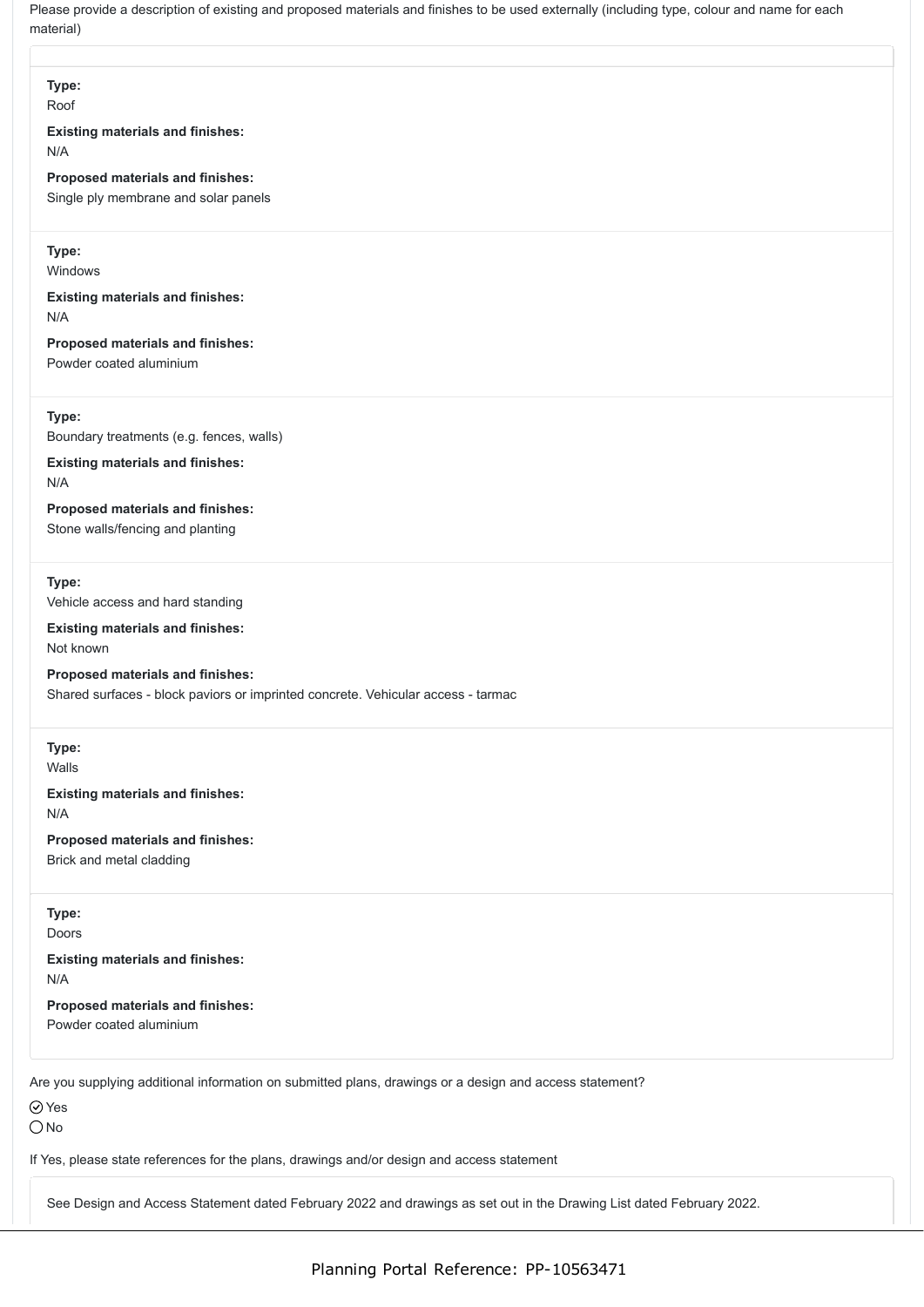| Pedestrian and Vehicle Access, Roads and Rights of Way                                                                          |
|---------------------------------------------------------------------------------------------------------------------------------|
| Is a new or altered vehicular access proposed to or from the public highway?<br>$\odot$ Yes<br>$\bigcirc$ No                    |
| Is a new or altered pedestrian access proposed to or from the public highway?                                                   |
| $\bigcirc$ Yes<br>$\odot$ No                                                                                                    |
| Are there any new public roads to be provided within the site?                                                                  |
| $\bigcirc$ Yes<br>$\odot$ No                                                                                                    |
| Are there any new public rights of way to be provided within or adjacent to the site?                                           |
| $\bigcirc$ Yes<br>$\odot$ No                                                                                                    |
| Do the proposals require any diversions/extinguishments and/or creation of rights of way?                                       |
| $\bigcirc$ Yes<br>$\odot$ No                                                                                                    |
| If you answered Yes to any of the above questions, please show details on your plans/drawings and state their reference numbers |
| See Design and Access Statement dated February 2022 and drawings as set out in the Drawing List dated February 2022.            |

Vehicle Parking

Does the site have any existing vehicle/cycle parking spaces or will the proposed development add/remove any parking spaces?

Yes  $\bigcirc$  No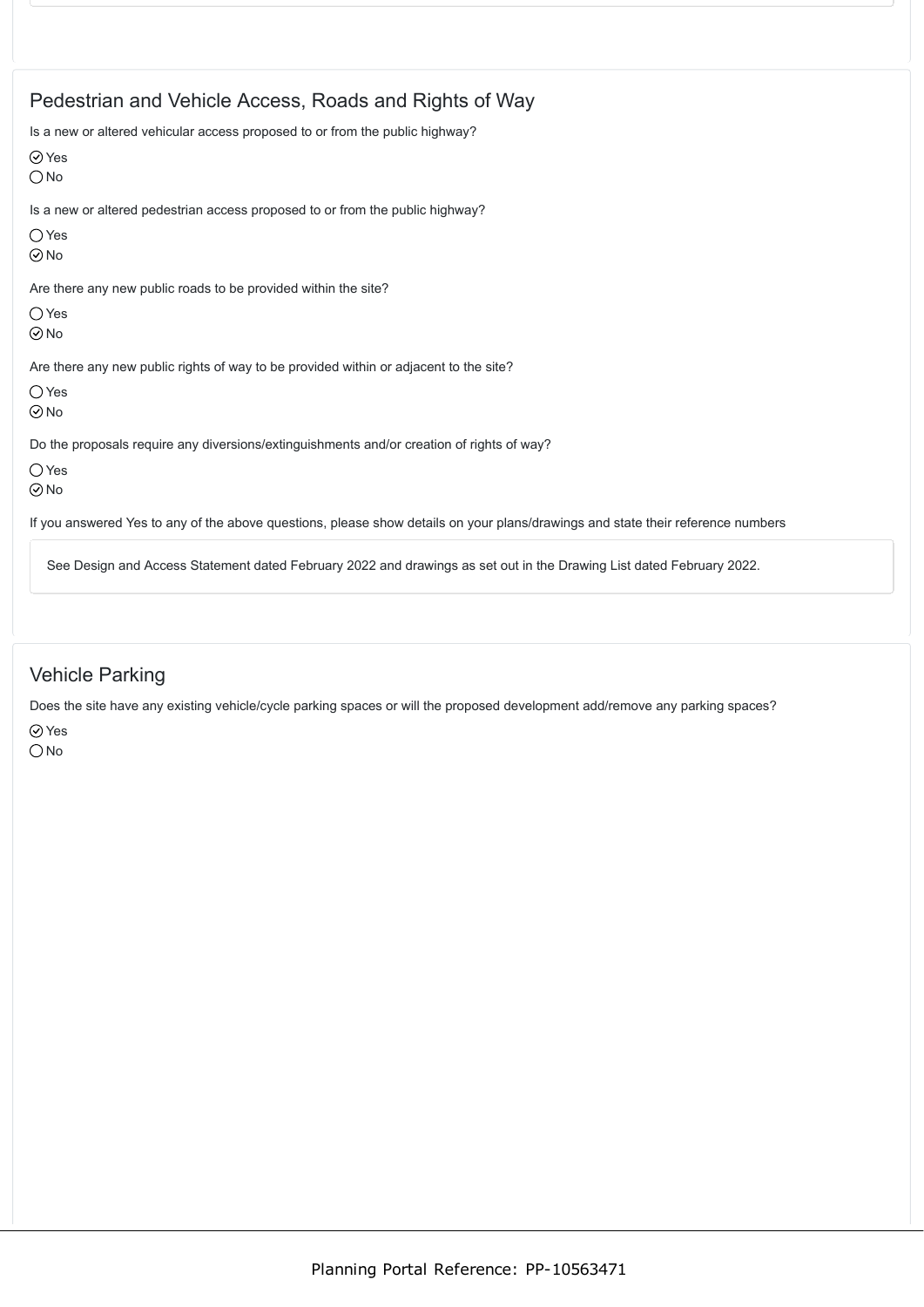Please provide information on the existing and proposed number of on-site parking spaces

**Vehicle Type:** Cycle spaces **Existing number of spaces:**  $\Omega$ **Total proposed (including spaces retained):** 28 **Difference in spaces:** 28 **Vehicle Type:** Cars **Existing number of spaces:** 4 **Total proposed (including spaces retained):** 19 **Difference in spaces:** 15 **Vehicle Type:** Disability spaces **Existing number of spaces:** 0 **Total proposed (including spaces retained):** 1 **Difference in spaces:** 1

### Trees and Hedges

Are there trees or hedges on the proposed development site?

⊙ Yes

 $\bigcirc$  No

And/or: Are there trees or hedges on land adjacent to the proposed development site that could influence the development or might be important as part of the local landscape character?

**⊘**Yes  $\bigcirc$  No

**If Yes to either or both of the above, you may need to provide a full tree survey, at the discretion of the local planning authority. If a tree survey is required, this and the accompanying plan should be submitted alongside the application. The local planning authority should make clear on its website what the survey should contain, in accordance with the current 'BS5837: Trees in relation to design, demolition and construction - Recommendations'.**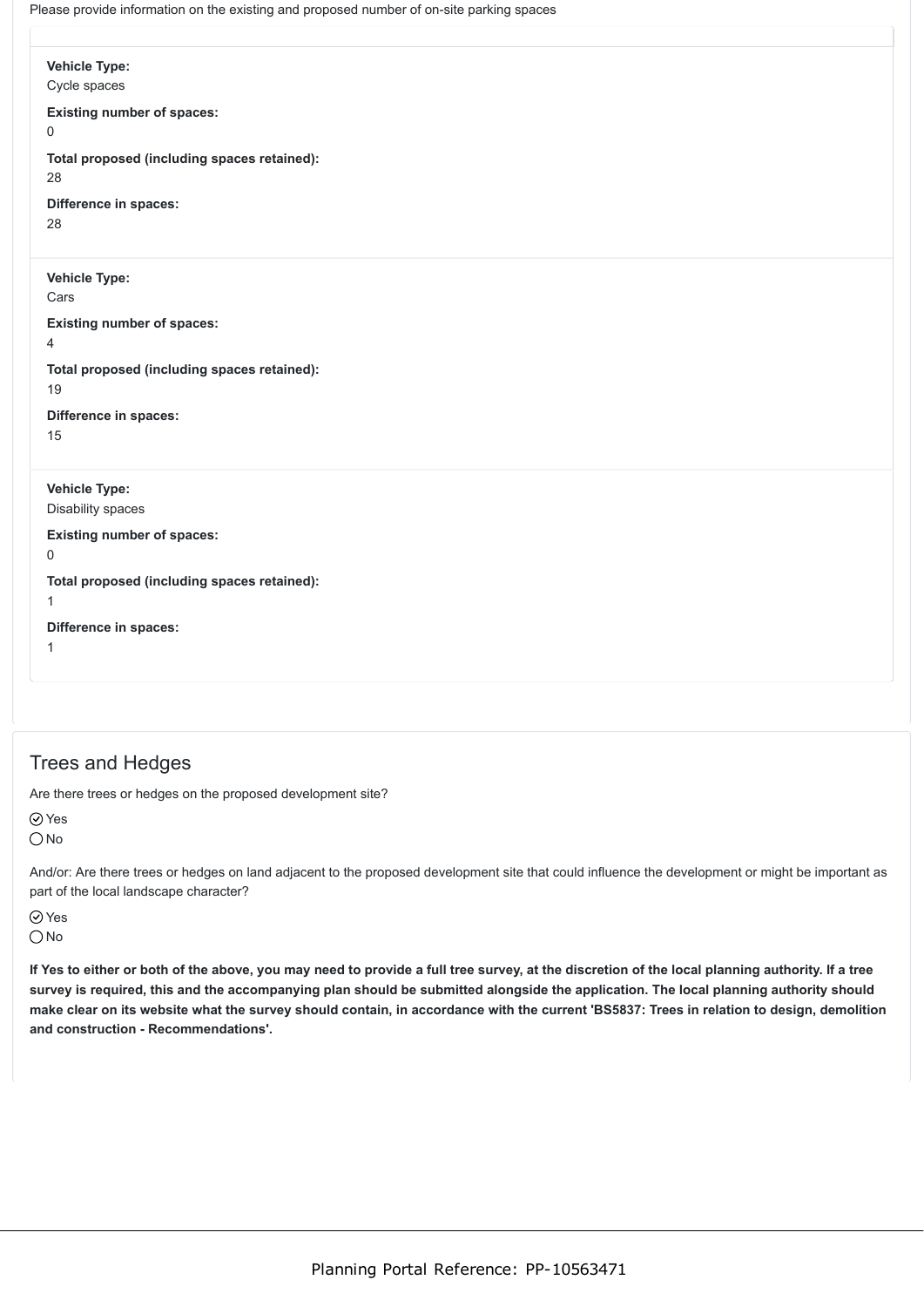# Assessment of Flood Risk

Is the site within an area at risk of flooding? (Check the location on the Government's [Flood map for planning.](https://flood-map-for-planning.service.gov.uk/) You should also refer to national [standing advice](https://www.gov.uk/guidance/flood-risk-assessment-standing-advice) and your local planning authority requirements for information as necessary.)

Yes No

Is your proposal within 20 metres of a watercourse (e.g. river, stream or beck)?

Yes

 $\odot$ No

Will the proposal increase the flood risk elsewhere?

 $\bigcirc$  Yes

 $\odot$  No

How will surface water be disposed of?

 $\nabla$  Sustainable drainage system

Existing water course

□ Soakaway

 $\nabla$  Main sewer

□ Pond/lake

### Biodiversity and Geological Conservation

**Is there a reasonable likelihood of the following being affected adversely or conserved and enhanced within the application site, or on land adjacent to or near the application site?**

**To assist in answering this question correctly, please refer to the help text which provides guidance on determining if any important biodiversity or geological conservation features may be present or nearby; and whether they are likely to be affected by the proposals.**

a) Protected and priority species

 $\bigcirc$  Yes, on the development site

 $\bigcirc$  Yes, on land adjacent to or near the proposed development

 $\odot$  No

b) Designated sites, important habitats or other biodiversity features

 $\bigcirc$  Yes, on the development site

 $\bigcirc$  Yes, on land adjacent to or near the proposed development No

c) Features of geological conservation importance

 $\bigcirc$  Yes, on the development site

Yes, on land adjacent to or near the proposed development  $\odot$  No

#### **Supporting information requirements**

Where a development proposal is likely to affect features of biodiversity or geological conservation interest, you will need to submit, with the application, sufficient information and assessments to allow the local planning authority to determine the proposal.

Failure to submit all information required will result in your application being deemed invalid. It will not be considered valid until all information required by the local planning authority has been submitted.

Your local planning authority will be able to advise on the content of any assessments that may be required.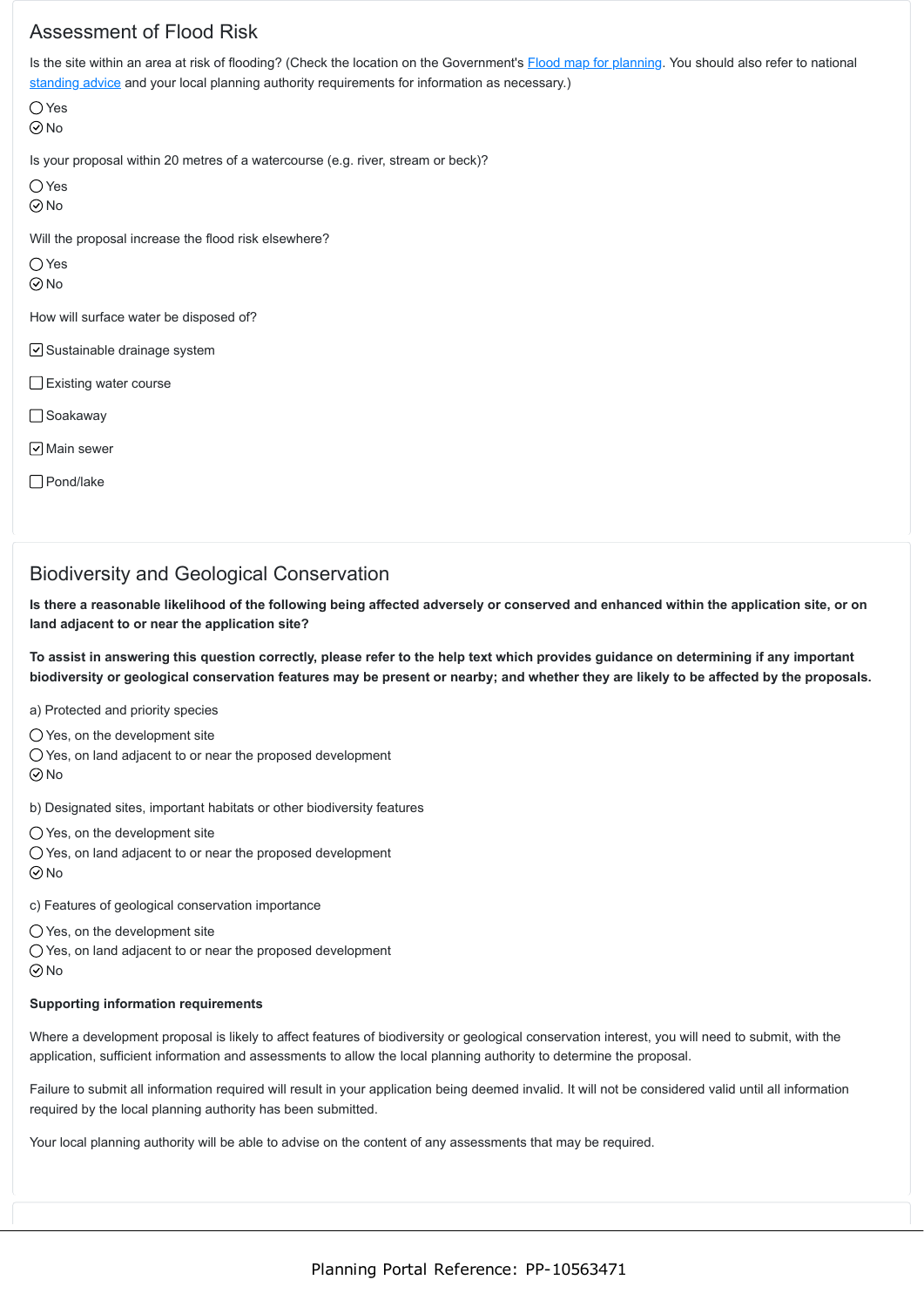### Foul Sewage

Please state how foul sewage is to be disposed of:

- $\boxed{\mathsf{v}}$  Mains sewer
- $\Box$  Septic tank
- Package treatment plant
- □ Cess pit
- Other
- Unknown

#### **Other**

Private pump station

Are you proposing to connect to the existing drainage system?

○ Yes  $\bigcirc$  No

Unknown

# Waste Storage and Collection

Do the plans incorporate areas to store and aid the collection of waste?

⊙ Yes

 $\bigcirc$  No

If Yes, please provide details:

See the Design and Access Statement and drawings set out in the Drawing List including drawing no. 1420 - 100 Rev L.

Have arrangements been made for the separate storage and collection of recyclable waste?

Yes

 $\odot$ No

# Trade Effluent

Does the proposal involve the need to dispose of trade effluents or trade waste?

Yes

No

# Residential/Dwelling Units

Does your proposal include the gain, loss or change of use of residential units?

⊙ Yes

O<sub>No</sub>

#### **Please note: This question is based on the current housing categories and types specified by government.**

If your application was started before 23 May 2020, the categories and types shown in this question will now have changed. We recommend that you review any information provided to ensure it is correct before the application is submitted.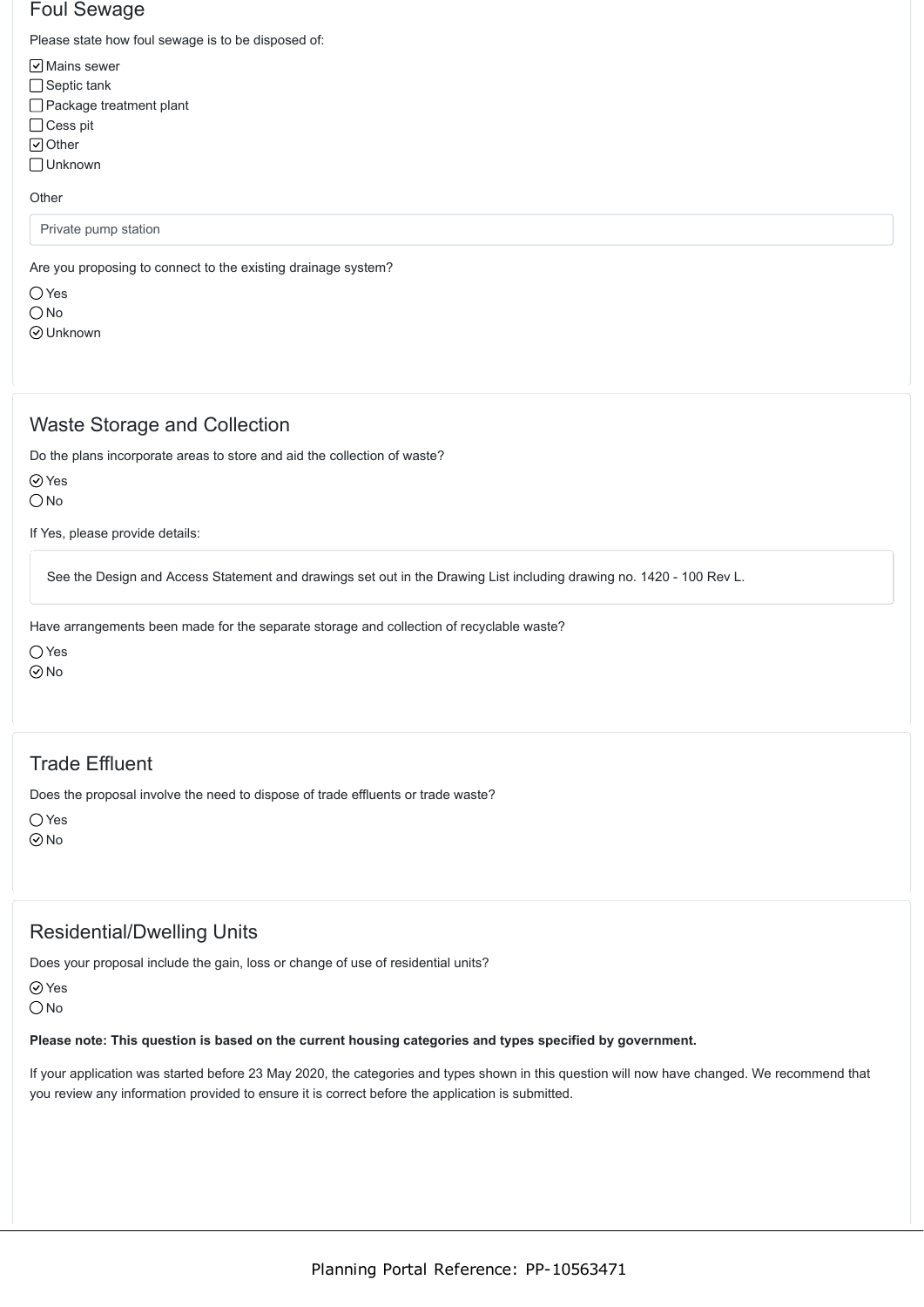# **Proposed**

Please select the housing categories that are relevant to the proposed units

**Ø** Market Housing

- Social, Affordable or Intermediate Rent
- Affordable Home Ownership
- □ Starter Homes
- □ Self-build and Custom Build

### Market Housing

Please specify each type of housing and number of units proposed

| <b>Housing Type:</b><br>Flats / Maisonettes |   |    |                                                 |                 |               |               |
|---------------------------------------------|---|----|-------------------------------------------------|-----------------|---------------|---------------|
| 1 Bedroom:<br>3                             |   |    |                                                 |                 |               |               |
| 2 Bedroom:<br>14                            |   |    |                                                 |                 |               |               |
| 3 Bedroom:<br>0                             |   |    |                                                 |                 |               |               |
| 4+ Bedroom:<br>0                            |   |    |                                                 |                 |               |               |
| <b>Unknown Bedroom:</b><br>0                |   |    |                                                 |                 |               |               |
| Total:<br>17                                |   |    |                                                 |                 |               |               |
| <b>Proposed Market Housing</b>              |   |    | 1 Bedroom Total 2 Bedroom Total 3 Bedroom Total | 4 Bedroom Total | Unknown       | Bedroom Total |
| <b>Category Totals</b>                      | 3 | 14 | $\overline{0}$                                  | $\mathbf 0$     | Bedroom Total | 17            |

0

# **Existing**

Please select the housing categories for any existing units on the site

□ Market Housing

- □ Social, Affordable or Intermediate Rent
- Affordable Home Ownership

□ Starter Homes

□Self-build and Custom Build

# **Totals**

| Total proposed residential units            | 17 |
|---------------------------------------------|----|
| Total existing residential units            |    |
| Total net gain or loss of residential units | 17 |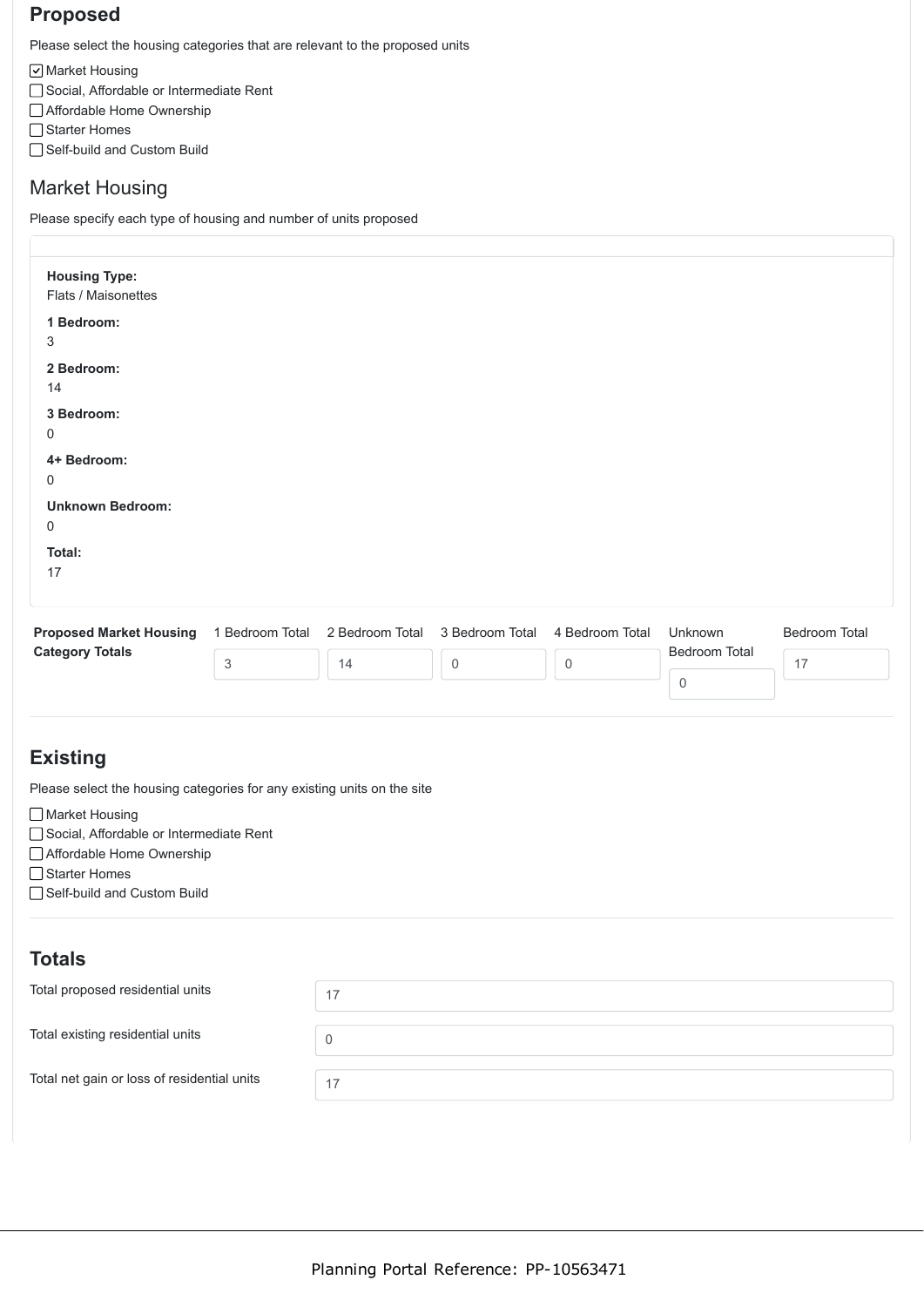# All Types of Development: Non-Residential Floorspace

Does your proposal involve the loss, gain or change of use of non-residential floorspace? Note that 'non-residential' in this context covers all uses except Use Class C3 Dwellinghouses.

Yes  $\odot$ No

### Employment

Are there any existing employees on the site or will the proposed development increase or decrease the number of employees?

 $\bigcap$  Yes No

# Hours of Opening

Are Hours of Opening relevant to this proposal?

Yes No

# Industrial or Commercial Processes and Machinery

Does this proposal involve the carrying out of industrial or commercial activities and processes?

 $\bigcap$  Yes

 $\odot$ No

Is the proposal for a waste management development?

 $\bigcap$  Yes No

### Hazardous Substances

Does the proposal involve the use or storage of Hazardous Substances?

○ Yes No

# Site Visit

Can the site be seen from a public road, public footpath, bridleway or other public land?

⊙ Yes

 $\bigcirc$  No

If the planning authority needs to make an appointment to carry out a site visit, whom should they contact?

 $\odot$  The agent

 $\bigcap$  The applicant

 $\bigcirc$  Other person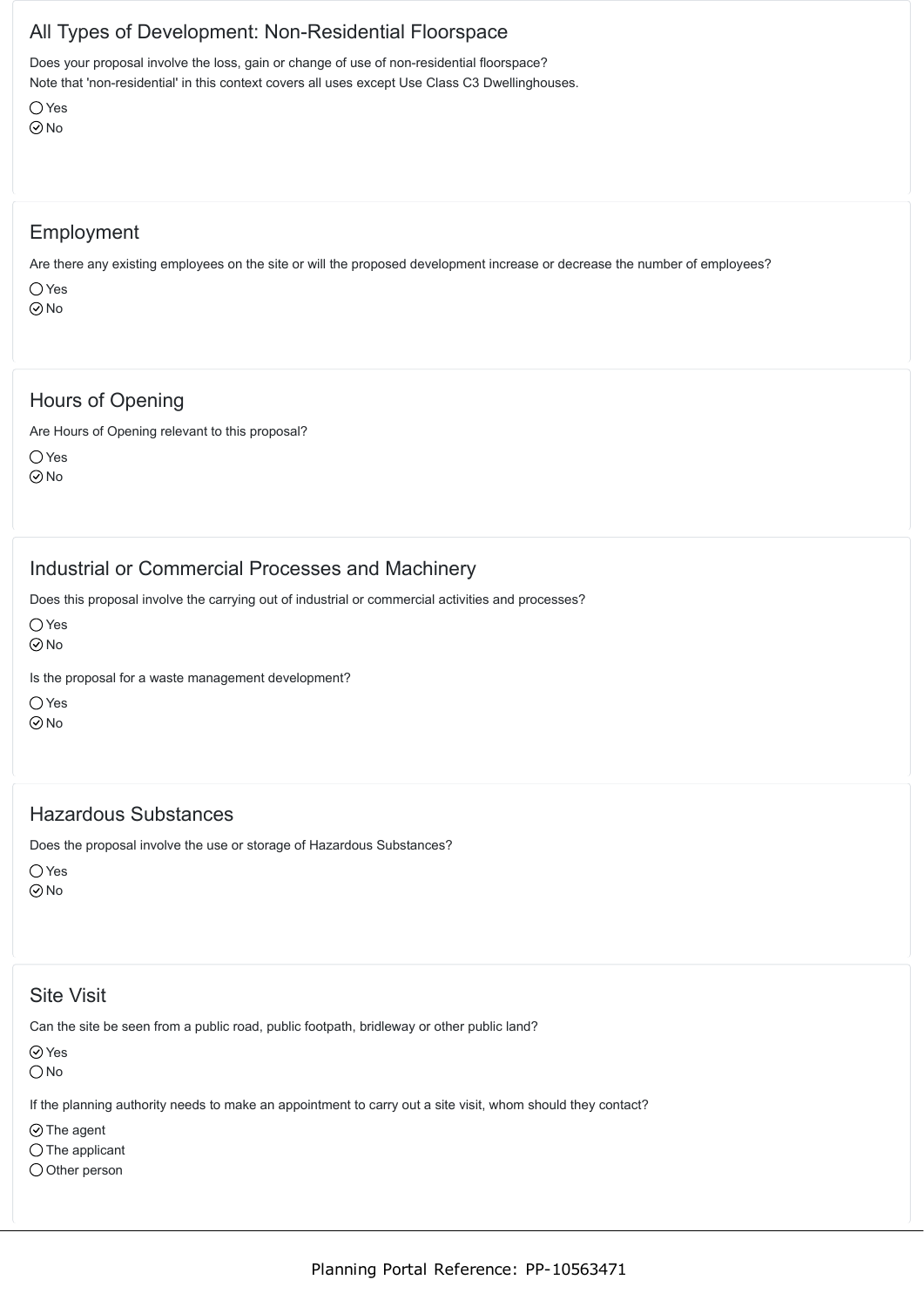# Pre-application Advice

Has assistance or prior advice been sought from the local authority about this application?

Yes

O<sub>No</sub>

**If Yes, please complete the following information about the advice you were given (this will help the authority to deal with this application more efficiently):**

#### Officer name:

#### **Title**

### Mr

### First Name

### Roger

### Surname

Clotworthy

### Reference

### Date (must be pre-application submission)

10/02/2022

#### Details of the pre-application advice received

General discussion regarding the proposals on 10th February 2022

# Authority Employee/Member

**With respect to the Authority, is the applicant and/or agent one of the following:**

**(a) a member of staff**

**(b) an elected member**

**(c) related to a member of staff**

**(d) related to an elected member**

It is an important principle of decision-making that the process is open and transparent.

For the purposes of this question, "related to" means related, by birth or otherwise, closely enough that a fair-minded and informed observer, having considered the facts, would conclude that there was bias on the part of the decision-maker in the Local Planning Authority.

Do any of the above statements apply?

 $\bigcirc$  Yes  $\odot$ No

### Ownership Certificates and Agricultural Land Declaration

Certificates under Article 14 - Town and Country Planning (Development Management Procedure) (England) Order 2015 (as amended)

Please answer the following questions to determine which Certificate of Ownership you need to complete: A, B, C or D.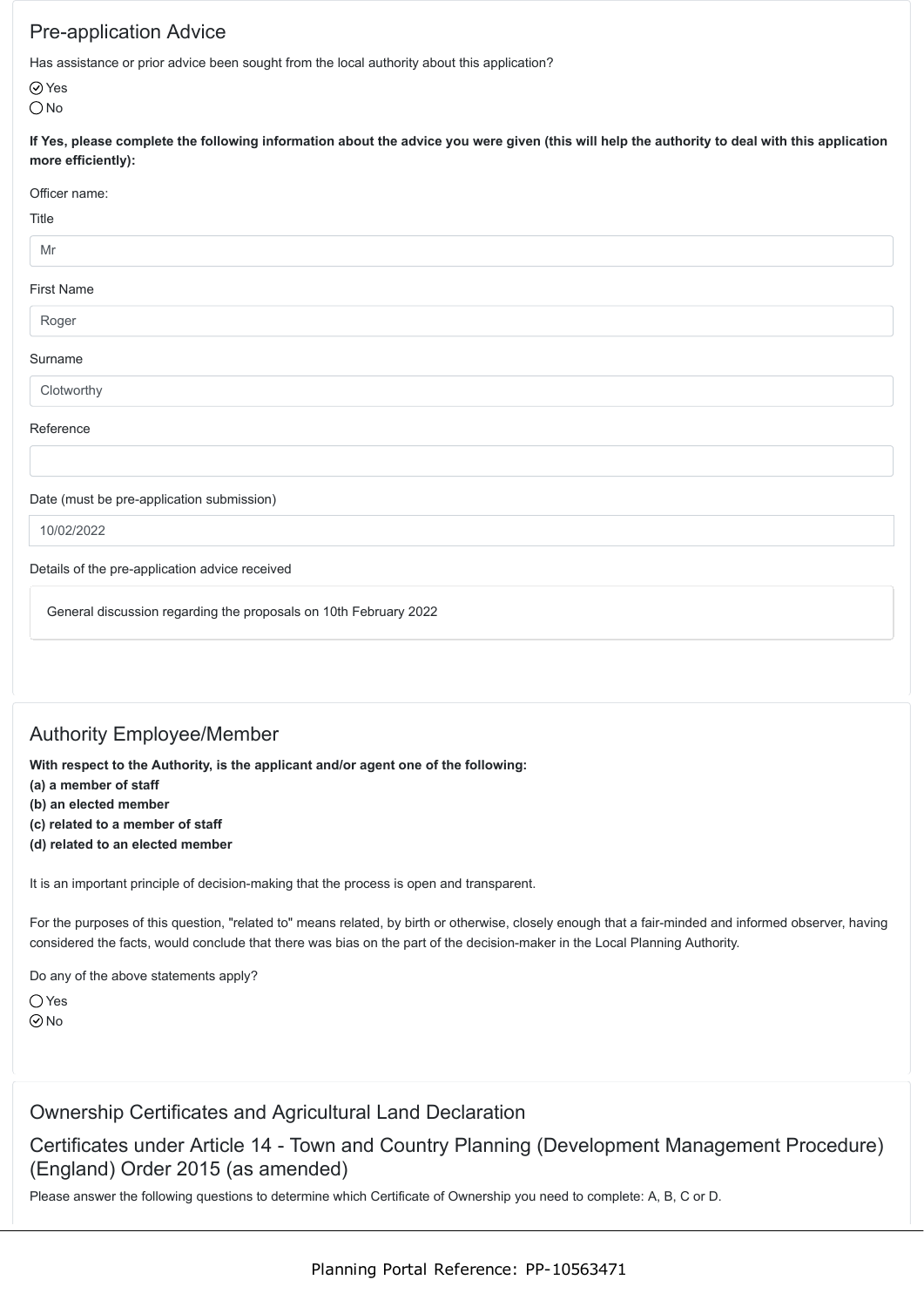Is the applicant the sole owner of all the land to which this application relates; and has the applicant been the sole owner for more than 21 days?

Yes No

Can you give appropriate notice to all the other owners/agricultural tenants? (Select 'Yes' if there are no other owners/agricultural tenants)

**⊘**Yes

O<sub>No</sub>

# Certificate Of Ownership - Certificate B

### **I certify/ The applicant certifies that:**

- **I have/The applicant has given the requisite notice to everyone else (as listed below) who, on the day 21 days before the date of this application, was the owner\* and/or agricultural tenant\*\* of any part of the land or building to which this application relates; or**
- **The applicant is the sole owner of all the land or buildings to which this application relates and there are no other owners\* and/or agricultural tenants\*\*.**
- **\* "owner" is a person with a freehold interest or leasehold interest with at least 7 years left to run.**
- **\*\* "agricultural tenant" has the meaning given in section 65(8) of the Town and Country Planning Act 1990**

#### Owner/Agricultural Tenant

| Name of Owner/Agricultural Tenant: |  |
|------------------------------------|--|
| Retreat Boatyard                   |  |
| House name:                        |  |
| Retreat Boatyard                   |  |
| Number:                            |  |
| Suffix:                            |  |
| <b>Address line 1:</b>             |  |
| <b>Retreat Drive</b>               |  |
| <b>Address Line 2:</b>             |  |
| Town/City:                         |  |
| Exeter                             |  |
| Postcode:                          |  |
| EX3 OLS                            |  |
| Date notice served (DD/MM/YYYY):   |  |
| 21/02/2022                         |  |
| <b>Person Family Name:</b>         |  |
| Person Role                        |  |
| $\bigcirc$ The Applicant           |  |
| $\odot$ The Agent                  |  |
| Title                              |  |
| Mr                                 |  |
| <b>First Name</b>                  |  |
| Ed                                 |  |
| Surname                            |  |
| Heynes                             |  |
| <b>Declaration Date</b>            |  |
| 21/02/2022                         |  |
|                                    |  |